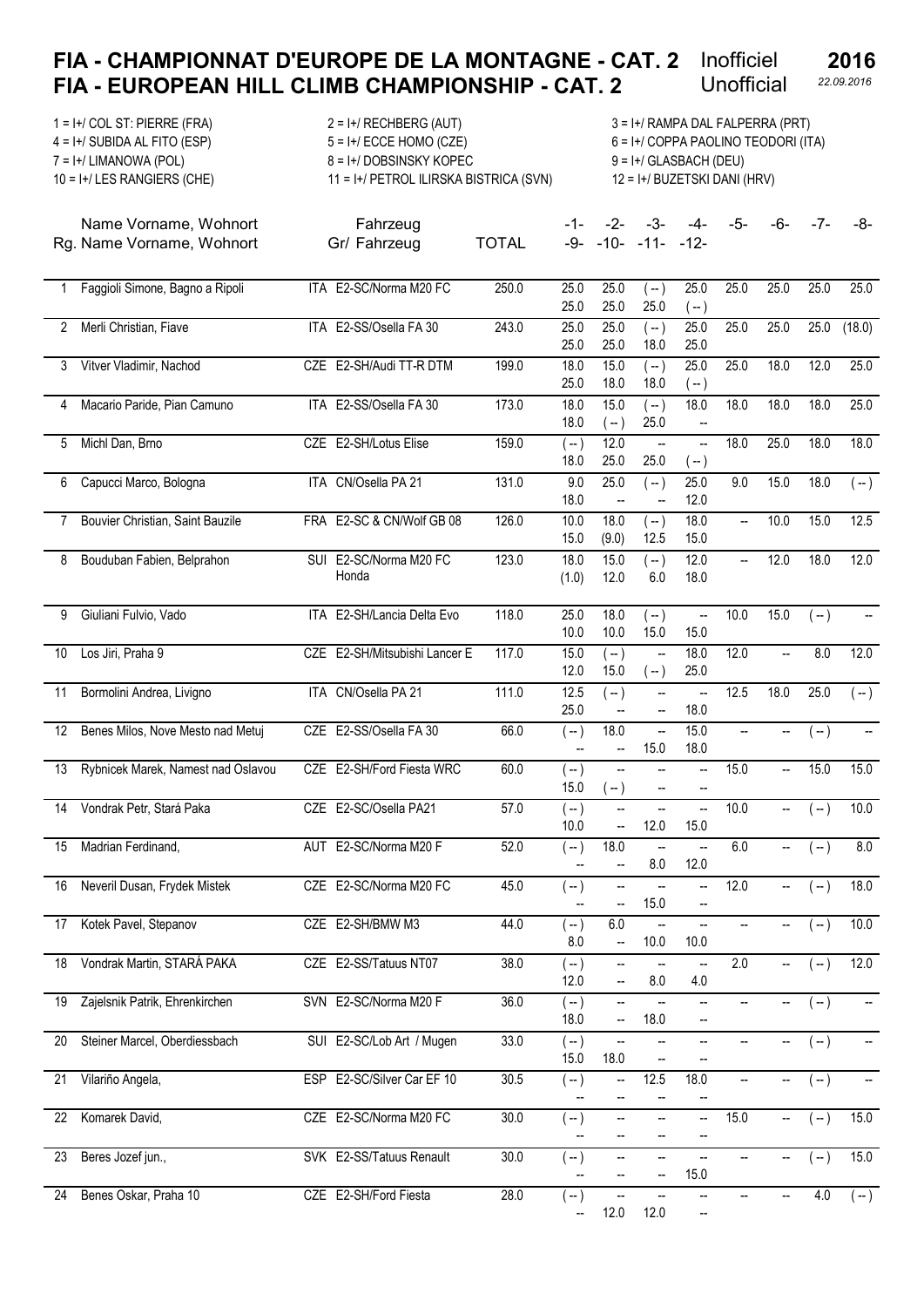2016

| $1 = I + / COL ST$ : PIERRE (FRA)<br>$2 = I + /$ RECHBERG (AUT)<br>$4 = I + /$ SUBIDA AL FITO (ESP)<br>$5 = I + /$ ECCE HOMO (CZE)<br>8 = I+/DOBSINSKY KOPEC<br>$7 = I + / LIMANOWA (POL)$<br>$10 = I + /$ LES RANGIERS (CHE)<br>11 = I+/ PETROL ILIRSKA BISTRICA (SVN) |                                                    |            |                                     |              |                                   |                         | 3 = I+/ RAMPA DAL FALPERRA (PRT)<br>6 = I+/ COPPA PAOLINO TEODORI (ITA)<br>$9 = I + / GLASBACH (DEU)$<br>12 = I+/ BUZETSKI DANI (HRV) |                                  |      |      |        |       |  |  |  |  |
|-------------------------------------------------------------------------------------------------------------------------------------------------------------------------------------------------------------------------------------------------------------------------|----------------------------------------------------|------------|-------------------------------------|--------------|-----------------------------------|-------------------------|---------------------------------------------------------------------------------------------------------------------------------------|----------------------------------|------|------|--------|-------|--|--|--|--|
|                                                                                                                                                                                                                                                                         | Name Vorname, Wohnort<br>Rg. Name Vorname, Wohnort |            | Fahrzeug<br>Gr/ Fahrzeug            | <b>TOTAL</b> | -1-<br>-9-                        | -2-<br>$-10-$           | -3-<br>$-11 - -12$                                                                                                                    | -4-                              | -5-  | -6-  | -7-    | -8-   |  |  |  |  |
| 25                                                                                                                                                                                                                                                                      | Volluz Joël, Le Châble                             |            | SUI E2-SS/Osella FA 30              | 27.0         | $(-)$                             | 12.0                    | $\overline{\phantom{a}}$                                                                                                              | $\overline{\phantom{a}}$         | 15.0 |      | $(-)$  |       |  |  |  |  |
| 26                                                                                                                                                                                                                                                                      | Vermeille Xavier, Fourgerolles                     |            | FRA E2-SC/Norma M20 F<br><b>Bmw</b> | 27.0         | 12.0<br>Щ,                        | $(-)$<br>15.0           | $\overline{\phantom{a}}$                                                                                                              | --                               |      |      | $(-)$  |       |  |  |  |  |
| 27                                                                                                                                                                                                                                                                      | Weber Christophe, Saulcy                           |            | SUI E2-SS/Dallara F302-04<br>Ope    | 26.0         | 8.0<br>$\overline{a}$             | $(-)$<br>10.0           | $\overline{\phantom{a}}$                                                                                                              | Щ.                               | 8.0  |      | $(-)$  |       |  |  |  |  |
| 28                                                                                                                                                                                                                                                                      | Drotar Igor, Presov                                |            | SVK E2-SH/ Skoda Fabia R5           | 25.0         | $(-)$                             | --                      |                                                                                                                                       | $\overline{\phantom{a}}$         |      |      | 25.0   | $(-)$ |  |  |  |  |
| 29                                                                                                                                                                                                                                                                      | Zenz Hannes,                                       |            | AUT E2-SH/Mitsubishi Lancer E       | 25.0         | $(-)$                             | 25.0                    | $\overline{\phantom{a}}$                                                                                                              | $\overline{\phantom{a}}$         | --   |      | $(-)$  |       |  |  |  |  |
| 30                                                                                                                                                                                                                                                                      | Bourgeon Fabien,                                   |            | FRA E2-SC/TracKing RC01             | 25.0         | $(-)$<br>--                       | --<br>$\qquad \qquad -$ | $\qquad \qquad -$<br>--                                                                                                               | 25.0                             | --   |      | $(-)$  |       |  |  |  |  |
|                                                                                                                                                                                                                                                                         | Lombardi Achille,                                  |            | ITA CN/Osella PA 21S                | 25.0         | $(-)$<br>--                       | --<br>--                | $\qquad \qquad \cdots$                                                                                                                | --                               | --   | 25.0 | $(-)$  |       |  |  |  |  |
|                                                                                                                                                                                                                                                                         | Turatello Francesco,                               |            | ITA CN/Osella PA 21 S               | 25.0         | $(-)$<br>$\overline{\phantom{a}}$ | -−<br>--                | $\overline{\phantom{0}}$<br>$\overline{\phantom{a}}$                                                                                  | Щ,<br>25.0                       | --   |      | $(-)$  |       |  |  |  |  |
| 33                                                                                                                                                                                                                                                                      | Salvador Pedro,                                    |            | PRT CN/Norma M20 FC                 | 25.0         | $(-)$<br>Щ,                       | --<br>Щ,                | 25.0<br>Ξ.                                                                                                                            | --<br>$\overline{\phantom{a}}$   |      |      | $(-)$  |       |  |  |  |  |
| 34                                                                                                                                                                                                                                                                      | Stec Robert, Mierzecice                            |            | POL E2-SS/Lola B02/50               | 25.0         | $(-)$                             | --                      | $\overline{\phantom{a}}$                                                                                                              | $\overline{a}$<br>--             | 10.0 |      | 15.0   | $(-)$ |  |  |  |  |
| 35                                                                                                                                                                                                                                                                      | Vitek Petr, Opava-Komarov                          |            | CZE E2-SC/Osella PA 30              | 25.0         | $(-)$<br>--                       | 10.0<br>--              | --                                                                                                                                    | 15.0                             | --   |      | $(-)$  |       |  |  |  |  |
| 36                                                                                                                                                                                                                                                                      | Napione Renzo, Givoletto                           |            | ITA E2-SS/Reynard K02               | 20.0         | ( -- )<br>--                      | --<br>--                | --<br>--                                                                                                                              | 8.0<br>12.0                      | --   |      | ( -- ) |       |  |  |  |  |
| 37                                                                                                                                                                                                                                                                      | Zajelsnik Alexander, Slowenien                     |            | SLO E2-SC/Norma M20 F               | 20.0         | $(-)$                             | -−<br>--                | Щ,<br>10.0                                                                                                                            | $\overline{\phantom{a}}$<br>10.0 | --   |      | 〔-- 〕  |       |  |  |  |  |
| 38                                                                                                                                                                                                                                                                      | Szász László,                                      |            | CRO E2-SS/Reynard-Zytek             | 19.0         | ( -- )                            | --<br>--                | $\overline{\phantom{a}}$<br>$1.0\,$                                                                                                   | $\overline{\phantom{a}}$<br>6.0  | 12.0 |      | $(-)$  |       |  |  |  |  |
| 39                                                                                                                                                                                                                                                                      | Warwick Darren, Gernsey                            |            | GBR E2-SS/Dallara F399              | 18.0         | $(-)$<br>--                       | -−<br>18.0              | --<br>--                                                                                                                              | --<br>--                         | --   |      | $(-)$  |       |  |  |  |  |
| 40                                                                                                                                                                                                                                                                      | Janik Vaclav, Pnovice                              |            | CZE E2-SC/Norma M20 FC              | 18.0         | $(-)$                             | --<br>--                | $\overline{\phantom{a}}$<br>$\qquad \qquad -$                                                                                         | $\overline{a}$<br>--             | 18.0 |      | $(-)$  |       |  |  |  |  |
| 41                                                                                                                                                                                                                                                                      | Radut Lucian,                                      |            | ROU E2-SH/Mitsubishi Lancer E       | 18.0         | $(-)$<br>--                       | $\qquad \qquad -$<br>-- | $\overline{\phantom{a}}$<br>--                                                                                                        | $\overline{\phantom{a}}$<br>18.0 | --   |      | ( -- ) |       |  |  |  |  |
| 42                                                                                                                                                                                                                                                                      | Magliona Omar, Sassari                             |            | ITA E2-SC/Norma M20 FC              | 18.0         | $(-)$<br>--                       | --                      | $\overline{\phantom{a}}$                                                                                                              | --<br>--                         | --   | 18.0 | $(-)$  |       |  |  |  |  |
|                                                                                                                                                                                                                                                                         | Ramalho Rui,                                       |            | PRT CN/Osella PA 21S Evo            | 18.0         | $(-)$<br>--                       | --<br>--                | 18.0<br>--                                                                                                                            | $\overline{\phantom{a}}$<br>--   | --   |      | $(-)$  |       |  |  |  |  |
| 44                                                                                                                                                                                                                                                                      | Berto Franco, Bardolino                            |            | ITA E2-SS/Renault Evo Tatuus        | 18.0         | $(-)$<br>$\overline{\phantom{a}}$ | 8.0<br>--               | Щ,<br>2.0                                                                                                                             | $\overline{\phantom{a}}$<br>8.0  | --   | --   | $(-)$  |       |  |  |  |  |
| 45                                                                                                                                                                                                                                                                      | Waldy Hermann, Feldkirchen                         | <b>AUT</b> | E2-SS/Formel 3000 Lola              | 17.0         | $(-)$                             | --<br>--                | --<br>10.0                                                                                                                            | ш,<br>1.0                        | 6.0  | --   | $(-)$  |       |  |  |  |  |
| 46                                                                                                                                                                                                                                                                      | Martin Charlie,                                    |            | GBR E2-SS-E2-SH/Tatuus-<br>Norma    | 16.0         | $(-)$<br>10.0                     | --<br>6.0               |                                                                                                                                       |                                  |      |      | $(-)$  |       |  |  |  |  |
| 47                                                                                                                                                                                                                                                                      | Hugentobler Simon, Suhr                            |            | SUI E2-SS/Reynard 97d               | 15.0         | $(-)$<br>$\overline{\phantom{a}}$ | --<br>15.0              |                                                                                                                                       | $\overline{a}$                   |      |      | $(-)$  |       |  |  |  |  |
| 48                                                                                                                                                                                                                                                                      | Debruyne Frank,                                    |            | GER E2-SS/Dallara F303              | 15.0         | $(-)$<br>15.0                     | --                      |                                                                                                                                       |                                  |      |      | $(-)$  |       |  |  |  |  |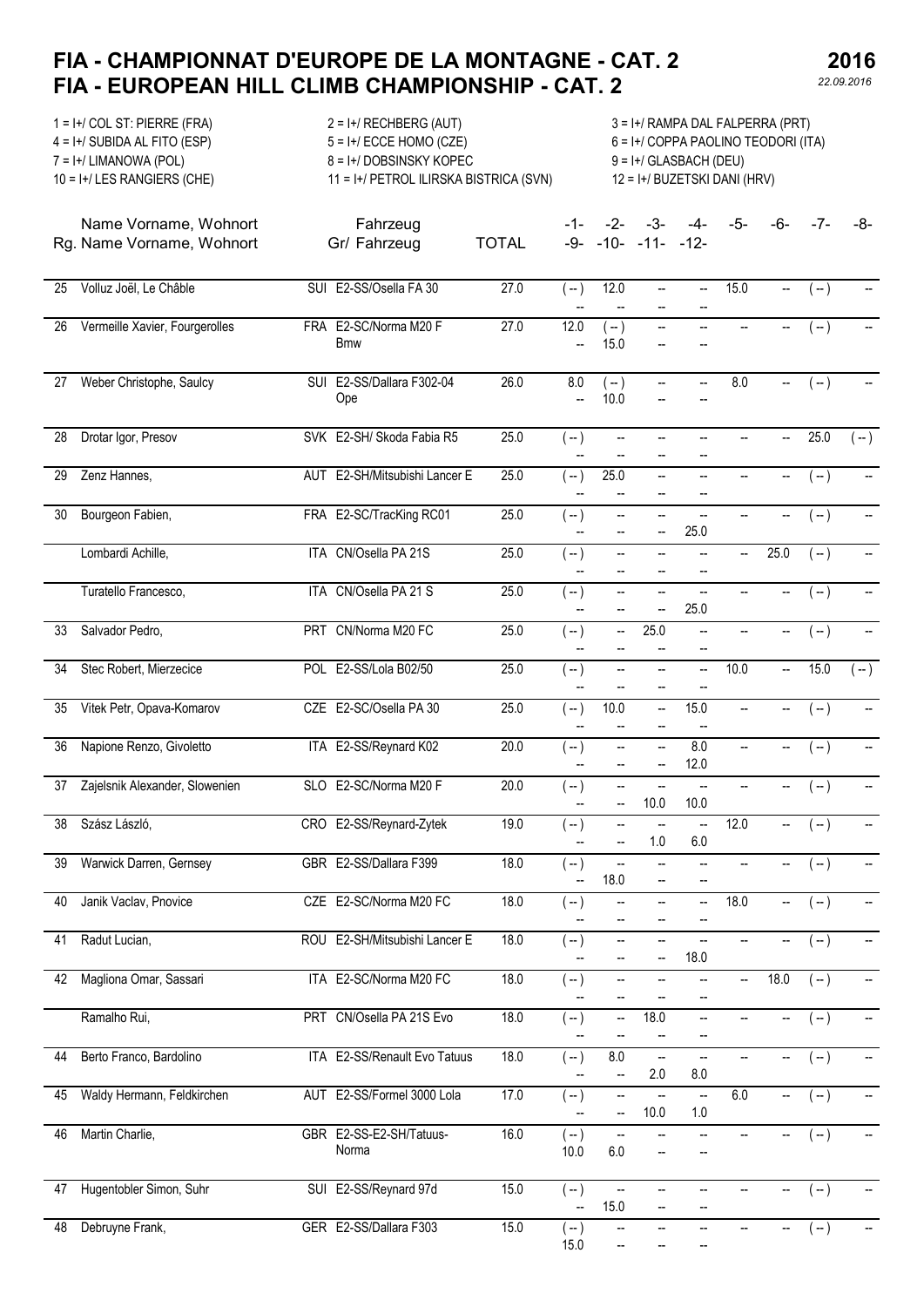Fahrzeug

2016

1 = I+/ COL ST: PIERRE (FRA) 2 = I+/ RECHBERG (AUT) 3 = I+/ RAMPA DAL FALPERRA (PRT) 4 = I+/ SUBIDA AL FITO (ESP) 5 = I+/ ECCE HOMO (CZE) 6 = I+/ COPPA PAOLINO TEODORI (ITA) 7 = I+/ LIMANOWA (POL) 8 = I+/ DOBSINSKY KOPEC 9 = I+/ GLASBACH (DEU) 10 = I+/ LES RANGIERS (CHE) 11 = I+/ PETROL ILIRSKA BISTRICA (SVN) 12 = I+/ BUZETSKI DANI (HRV)

Name Vorname, Wohnort Rg. Name Vorname, Wohnort Gr/ Fahrzeug TOTAL

-1- -2- -3- -4- -5- -6- -7- -8- -9- -10- -11- -12-

| 49 | De Gasperi Diego,                | ITA E2-SS/Lola Honda                 | 15.0 | ( -- )<br>Щ,                      | --<br>$\overline{\phantom{a}}$ | --<br>Щ,                       | Щ,<br>Щ,                                             | $\overline{\phantom{a}}$ | 15.0                     | $(-)$             |                          |
|----|----------------------------------|--------------------------------------|------|-----------------------------------|--------------------------------|--------------------------------|------------------------------------------------------|--------------------------|--------------------------|-------------------|--------------------------|
|    | Galera Juan Trino,               | ESP E2-SH/JTR S600                   | 15.0 | $(-)$<br>--                       | -−<br>$-$                      | Щ.<br>--                       | 15.0<br>--                                           | $\overline{\phantom{a}}$ | $\overline{\phantom{a}}$ | $(-)$             |                          |
|    | Guillaumard David, Cessy         | FRA E2-SS/Dallara F307<br>Merced     | 15.0 | 15.0<br>$\overline{\phantom{a}}$  | $\left( -\right)$              | $\overline{\phantom{a}}$       | --                                                   | $\overline{\phantom{a}}$ | $\overline{\phantom{a}}$ | $(-)$             |                          |
| 52 | Hubert Martine, Cherbourg        | FRA E2-SC/Norma M20 FC<br><b>Bmw</b> | 15.0 | 15.0                              | $(-)$                          | $\overline{\phantom{a}}$       | --                                                   |                          | $\overline{\phantom{a}}$ | $(-)$             |                          |
| 53 | Gonay Emmanuel,                  | BEL E2-SC/Ligier JS 53 Evo           | 15.0 | $(-)$<br>--                       | --<br>$-$                      | -−<br>-−                       | --<br>--                                             | $\overline{\phantom{a}}$ | 15.0                     | $(-)$             |                          |
|    | Ramalho Paulo,                   | PRT CN/Juno CN09                     | 15.0 | $(-)$                             | $\overline{\phantom{a}}$       | 15.0<br>Щ,                     | Щ.<br>--                                             | $\overline{\phantom{a}}$ | $\overline{\phantom{a}}$ | $(-)$             |                          |
| 55 | Borycki Damian,                  | POL E2-SC/Radical SR3                | 15.0 | $(-)$<br>--                       | Щ,                             | Щ,<br>-−                       | Щ,<br>--                                             | $\overline{\phantom{a}}$ | Ξ.                       | 15.0              | $(-)$                    |
| 56 | Berney Damien, St-Julien         | FRA E2-SS/Tatuus Formula             | 12.0 | $(-)$<br>$\overline{\phantom{a}}$ | --<br>12.0                     | $\overline{\phantom{a}}$<br>Щ, | $\overline{\phantom{a}}$<br>--                       | $\overline{\phantom{a}}$ | $\overline{\phantom{a}}$ | $(-)$             |                          |
|    | Correia Manuel,                  | PRT E2-SH/Ford Fiesta                | 12.5 | $(-)$<br>--                       | --                             | 12.5                           | Щ.<br>--                                             | $\overline{\phantom{a}}$ | $\overline{\phantom{a}}$ | $(-)$             |                          |
| 58 | Crespi Stefano, Milano           | ITA CN/Osella PA21                   | 12.5 | $(-)$<br>$\overline{\phantom{a}}$ | -−<br>12.5                     | --<br>--                       | --<br>--                                             | $\overline{\phantom{a}}$ | $\overline{\phantom{a}}$ | $(-)$             |                          |
|    | Liber Federico, Caprino Veronese | ITA E2-SS/Gloria C8P-EVO             | 12.0 | ( -- )<br>Щ,                      | --<br>--                       | Щ.<br>12.0                     | $\overline{\phantom{a}}$<br>$\overline{\phantom{a}}$ | $\overline{\phantom{a}}$ | --                       | $(-)$             |                          |
| 60 | Lang Uwe,                        | GER E2-SC/Osella PA 20S Evo          | 12.0 | $(-)$<br>12.0                     | $\overline{\phantom{a}}$       | --                             | --<br>--                                             |                          | --                       | $(-)$             |                          |
| 61 | Ambruz Peter,                    | SVK E2-SH/Vauxhall Vectra ST         | 12.0 | $(-)$<br>$\overline{a}$           | $\overline{\phantom{a}}$       | --<br>Щ,                       | Щ,<br>12.0                                           | $\overline{\phantom{a}}$ | --                       | $(-)$             |                          |
|    | Bormolini Fausto, Livigno        | ITA E2-SS/Reynard K02                | 12.0 | $(-)$<br>$\overline{\phantom{a}}$ | --<br>$-$                      | $\overline{\phantom{a}}$       | 12.0                                                 | $\overline{\phantom{a}}$ | $\overline{\phantom{a}}$ | $(-)$             | $\overline{\phantom{a}}$ |
|    | De Alberto Aldo,                 | ESP E2-SH/Seat Cordoba WRC           | 12.0 | $(-)$<br>$\overline{\phantom{a}}$ | -−<br>$\overline{\phantom{a}}$ | --<br>--                       | 12.0<br>$\overline{\phantom{a}}$                     | $\overline{\phantom{a}}$ | $\overline{\phantom{a}}$ | $(-)$             | $\ddot{\phantom{a}}$     |
|    | Graziosi Giancarlo,              | ITA E2-SS/Tatuus Formula             | 12.0 | $(-)$<br>$\overline{\phantom{a}}$ | Щ,<br>$- -$                    | --<br>--                       | Ц.<br>$\overline{\phantom{a}}$                       | ÷.                       | 12.0                     | $(-)$             | Щ.                       |
|    | Ritchen Billy, Masevaux          | FRA E2-SS/Dallara F311<br>Merced     | 12.0 | 12.0<br>Ξ.                        | $\left( -\right)$              | --                             | --                                                   |                          | --                       | $\left( -\right)$ |                          |
| 66 | Bielanski Stanislao,             | ITA CN/Lucchini P198 BMW             | 12.0 | ( -- )                            | $\overline{\phantom{a}}$       | --                             | Щ.                                                   | $\overline{\phantom{a}}$ | 12.0                     | $(-)$             | $\overline{\phantom{a}}$ |
|    | Hasler Andreas,                  | AUT E2-SC/Radical SR4                | 12.0 | ( -- )<br>--                      | 12.0                           | $\overline{\phantom{a}}$<br>-- | --<br>--                                             |                          | --                       | $(-)$             | --                       |
| 68 | Hêche Yann, Cornol               | SUI E2-SH/Mazda 3 MPS<br>Rotary      | 12.0 | 12.0                              | $(-)$                          | --                             | --                                                   |                          | --                       | $(-)$             |                          |
|    | Pancotti Amedeo,                 | ITA E2-SH/BMW M5                     | 12.0 | $(-)$                             | --                             | --<br>--                       | --<br>--                                             | --                       | 12.0                     | $(-)$             |                          |
|    | Stec Irena,                      | POL E2-SS/Gloria C8                  | 12.0 | $(-)$                             | --                             | --                             | --<br>--                                             |                          | --                       | 12.0              | $\left( -\right)$        |
|    | Sá Nogueira Bernardo,            | PRT CN/Tattus PY 012                 | 12.0 | $(-)$                             | --                             | 12.0                           | $\overline{\phantom{a}}$                             |                          | --                       | $(-)$             |                          |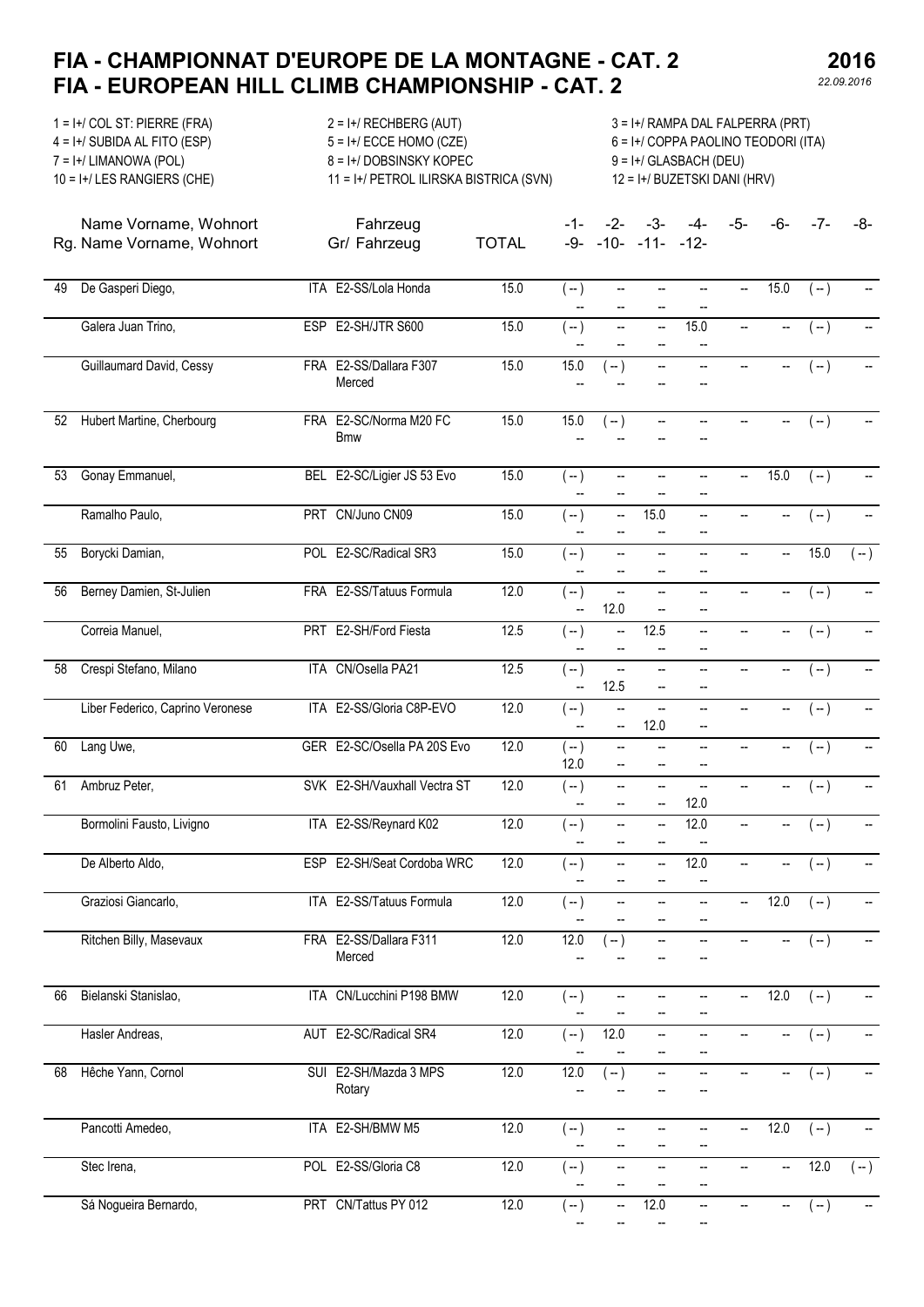Fahrzeug

2016

1 = I+/ COL ST: PIERRE (FRA) 2 = I+/ RECHBERG (AUT) 3 = I+/ RAMPA DAL FALPERRA (PRT) 4 = I+/ SUBIDA AL FITO (ESP) 5 = I+/ ECCE HOMO (CZE) 6 = I+/ COPPA PAOLINO TEODORI (ITA) 7 = I+/ LIMANOWA (POL) 8 = I+/ DOBSINSKY KOPEC 9 = I+/ GLASBACH (DEU)

10 = I+/ LES RANGIERS (CHE) 11 = I+/ PETROL ILIRSKA BISTRICA (SVN) 12 = I+/ BUZETSKI DANI (HRV)

-1- -2- -3- -4- -5- -6- -7- -8-

-9- -10- -11- -12-

Name Vorname, Wohnort Rg. Name Vorname, Wohnort Gr/ Fahrzeug TOTAL

| 72              | Stollnberger Andreas,           |     | AUT E2-SS/Dallara F302           | 12.0    | $(-)$                             | 10.0                                                 | -−                             | Щ,<br>2.0                                     |                          | $\overline{\phantom{a}}$ | $(-)$            | --    |
|-----------------|---------------------------------|-----|----------------------------------|---------|-----------------------------------|------------------------------------------------------|--------------------------------|-----------------------------------------------|--------------------------|--------------------------|------------------|-------|
| $\overline{73}$ | Dvorak Pavel, Samotisky         |     | CZE E2-SS/Martini F2             | 11.0    | $(-)$                             | 1.0                                                  | Щ,                             |                                               |                          |                          | $(-)$            | 10.0  |
| $\overline{74}$ | Waldy Hermann Jun., Feldkirchen |     | AUT E2-SS/Dallara F306           | 11.0    | $(-)$<br>Щ,                       | 6.0<br>$\overline{\phantom{a}}$                      | $\frac{1}{2}$<br>4.0           | --<br>--                                      | 1.0                      | $\overline{\phantom{a}}$ | $(-)$            | --    |
| $\overline{75}$ | Dajak Petar,                    |     | HRV E2-SS/Gloria 1000            | 10.0    | $(-)$<br>--                       | $\overline{\phantom{a}}$<br>--                       | $\overline{\phantom{a}}$<br>-- | $\qquad \qquad \cdots$<br>10.0                | $\overline{\phantom{a}}$ | --                       | $(-)$            | --    |
| $\overline{76}$ | Kluza Waldemar,                 |     | POL E2-SH/Ford Fiesta            | 10.0    | $(-)$<br>--                       | $\qquad \qquad -$<br>--                              | --<br>--                       | $\overline{\phantom{a}}$                      | --                       | $\overline{\phantom{a}}$ | 10.0             | $(-)$ |
| 77              | Bovier Jean-Pierre, Vex         |     | SUI E2-SC/Osella BMW             | 10.0    | $(-)$<br>--                       | ÷.<br>10.0                                           | Щ,<br>--                       | Щ.<br>--                                      | --                       | --                       | $(-)$            | --    |
| 78              | Taus Kerstin,                   |     | CZE E2-SH/Mitsubishi Lancer W    | 10.0    | $(-)$<br>--                       | 10.0<br>--                                           | --<br>--                       | --<br>$\overline{\phantom{a}}$                |                          |                          | $(-)$            | --    |
| $\overline{79}$ | Buttoletti Graziano, Rieti      |     | ITA E2-SS/Dallara F310           | 10.0    | $(-)$<br>--                       | $\overline{\phantom{a}}$<br>$\overline{\phantom{a}}$ | --<br>--                       | --<br>--                                      | --                       | 10.0                     | $(-)$            | --    |
|                 | Cuesta Sergio,                  |     | ESP E2-SH/Hyundai Coupe V6       | 10.0    | $(-)$<br>$\overline{a}$           | $\overline{\phantom{a}}$<br>$\overline{a}$           | --                             | 10.0                                          |                          |                          | $(-)$            | --    |
|                 | Guardiola Rafael,               |     | ESP E2-SS/Reynard RF 10 B        | 10.0    | $(-)$                             | --                                                   |                                | 10.0                                          | --                       | --                       | $(-)$            | --    |
|                 | Thomas Raynald,                 |     | FRA E2-SS/Lola B06/30 Opel<br>Sp | 10.0    | 10.0                              | $\left( -\right)$                                    | --                             | $\overline{\phantom{a}}$                      | $\overline{\phantom{a}}$ | $\overline{\phantom{a}}$ | $(-)$            | --    |
| 83              | Buenaventura Juan,              |     | ESP E2-SC/Osella PA30 Zytek      | 10.0    | $(-)$                             | $\overline{\phantom{a}}$                             | --                             | 10.0                                          |                          | $\overline{\phantom{a}}$ | $(-)$            |       |
| 84              | Nogueira Antonio,               |     | PRT E2-SH/Porsche 911 Turbo<br>G | $9.0\,$ | $(-)$                             | -−                                                   | 9.0                            | $\frac{1}{2}$                                 | --                       | --                       | $(-)$            | --    |
| 85              | Schwan Roman, Opava             |     | CZE E2-SH/Lotus Evora WR16       | 9.0     | $(-)$<br>--                       | 8.0<br>--                                            | --<br>--                       | $\overline{a}$<br>--                          | 1.0                      | $\overline{\phantom{a}}$ | $(-)$            | --    |
| 86              | Grand Joël, Sierre              |     | SUI E2-SS/Formule Master         | 8.0     | $(-)$<br>$\overline{\phantom{a}}$ | $\overline{\phantom{a}}$<br>8.0                      | --<br>$\overline{a}$           | $\qquad \qquad -$<br>$\overline{\phantom{a}}$ | $\qquad \qquad \cdots$   | --                       | $(-)$            | --    |
| 87              | Kavecz Istvan,                  |     | CRO E2-SH/BMW E90                | 8.0     | $(-)$                             | --<br>$\qquad \qquad -$                              | --                             | --                                            | 8.0                      | --                       | $(-)$            | --    |
| 88              | Conrad Thomas,                  |     | GER E2-SC/CRS MTK 55/7           | 8.0     | $(-)$<br>8.0                      |                                                      |                                |                                               |                          |                          | $(-)$            | --    |
|                 | 89 Trnka Petr, Sternberk        |     | CZE E2-SC/Norma M20 FC           | 8.0     | $(\ -)$                           | --                                                   | --<br>-−                       |                                               | 8.0                      |                          | $\overline{(-)}$ |       |
| 90              | Mangold Manuel,                 |     | FRA E2-SC/Norma M20 FC           | $8.0\,$ | $(-)$<br>--                       | $\overline{\phantom{a}}$<br>$8.0\,$                  | --<br>-−                       | --                                            |                          |                          | $(-)$            | --    |
| 91              | Herz Sascha,                    |     | GER E2-SS/Dallara F302           | $8.0\,$ | $(-)$<br>8.0                      | --<br>-−                                             | --                             | $\qquad \qquad -$                             |                          | $\overline{\phantom{a}}$ | $(-)$            | --    |
| 92              | Sanz Fonseca Francisco Javier,  |     | ESP E2-SH/Ford Escort RS<br>Zack | $8.0\,$ | $(-)$                             | --                                                   | --                             | 8.0                                           | --                       | --                       | $(-)$            | --    |
|                 | Skarpisek Sergej,               |     | SVK E2-SH/Opel Kadett 16V        | $8.0\,$ | $(-)$                             | --<br>--                                             | --<br>--                       | $\qquad \qquad \cdots$<br>8.0                 |                          | --                       | $(-)$            | --    |
|                 | Vellei Daniele,                 | ITA | E2-SS/Gloria C8P<br>Kawasaki     | 8.0     | $(-)$                             | --                                                   | --                             | --                                            | --                       | $8.0\,$                  | $(-)$            | --    |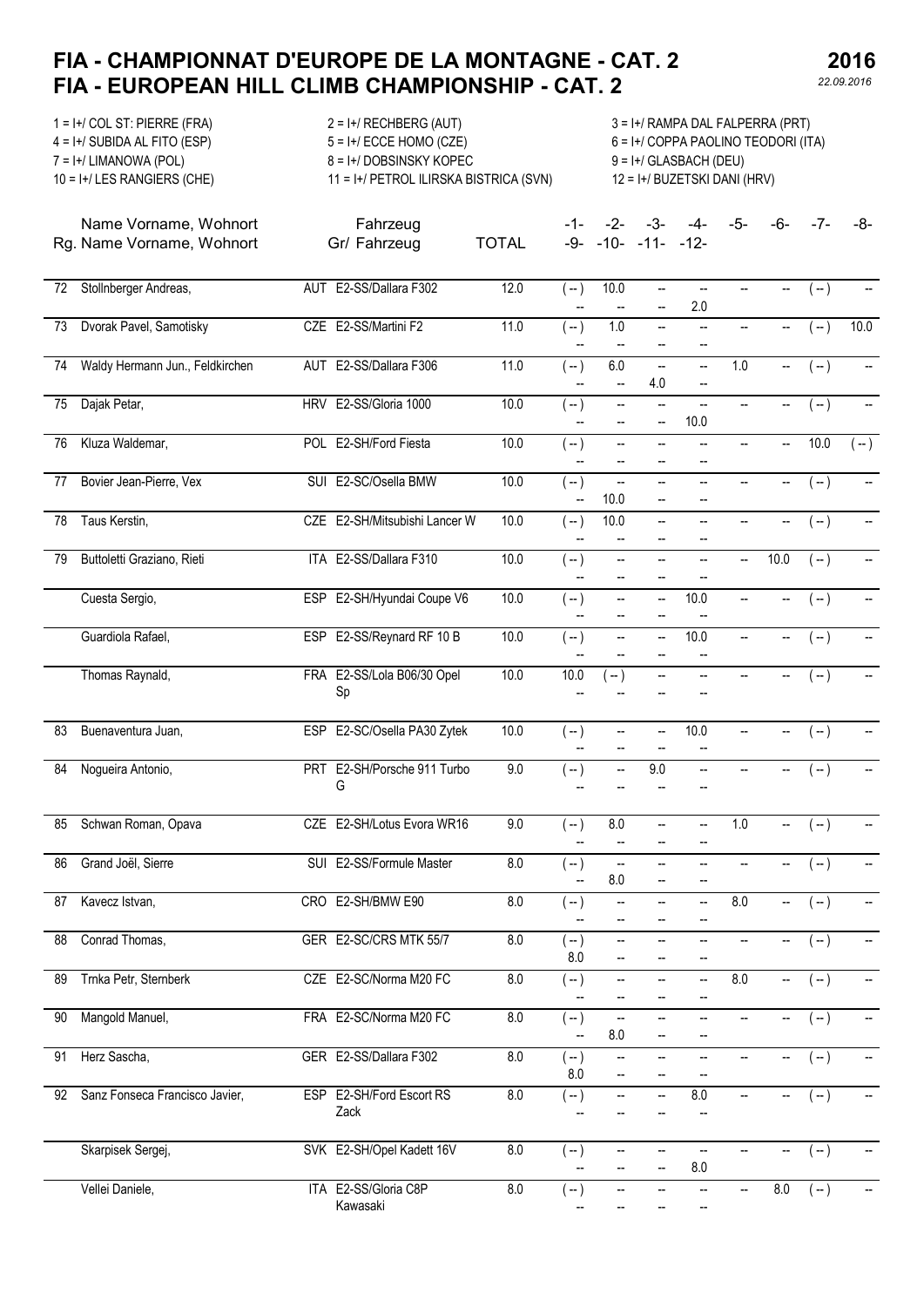Fahrzeug

1 = I+/ COL ST: PIERRE (FRA) 2 = I+/ RECHBERG (AUT) 3 = I+/ RAMPA DAL FALPERRA (PRT) 4 = I+/ SUBIDA AL FITO (ESP) 5 = I+/ ECCE HOMO (CZE) 6 = I+/ COPPA PAOLINO TEODORI (ITA) 7 = I+/ LIMANOWA (POL) 8 = I+/ DOBSINSKY KOPEC 9 = I+/ GLASBACH (DEU) 10 = I+/ LES RANGIERS (CHE) 11 = I+/ PETROL ILIRSKA BISTRICA (SVN) 12 = I+/ BUZETSKI DANI (HRV)

Name Vorname, Wohnort Rg. Name Vorname, Wohnort Gr/ Fahrzeug TOTAL -1- -2- -3- -4- -5- -6- -7- -8- -9- -10- -11- -12-

| 95  | Cholley Ludovic, Fougerolles        | FRA E2-SS/Dallara F306                       | $6.0\,$ | $(-)$<br>--  | --<br>6.0                                            | $\overline{a}$<br>--                                 |                                            |                          |                          | $(-)$            |                          |
|-----|-------------------------------------|----------------------------------------------|---------|--------------|------------------------------------------------------|------------------------------------------------------|--------------------------------------------|--------------------------|--------------------------|------------------|--------------------------|
| 96  | Nalon Marietto,                     | ITA E2-SS/Lola B0250 Formula                 | 6.0     | $(-)$        | --                                                   | --<br>6.0                                            | $\overline{a}$<br>--                       | --                       | --                       | $(-)$            |                          |
| 97  | Ulman Pavel,                        | CZE E2-SH/BMW M3 E36                         | 6.0     | $(-)$        | $\overline{\phantom{a}}$<br>--                       | $\overline{\phantom{a}}$<br>$-$                      | ÷.                                         | 6.0                      | --                       | $(-)$            | $\overline{\phantom{a}}$ |
| 98  | D'Acri Francesco,                   | GER E2-SC/Elia-Avrio ST09                    | $6.0\,$ | $(-)$<br>6.0 | $\overline{\phantom{a}}$<br>$-$                      | --                                                   | $\overline{\phantom{a}}$                   | $\overline{\phantom{a}}$ | --                       | $(-)$            | $\overline{\phantom{a}}$ |
| 99  | Dubai ., Dabrowa Gornicza           | POL E2-SH/Mitsubishi Lancer                  | 6.0     | $(-)$<br>--  | --<br>$\overline{\phantom{a}}$                       | --<br>$\overline{\phantom{a}}$                       | --<br>$\overline{\phantom{a}}$             | $\overline{\phantom{a}}$ | $\frac{1}{2}$            | 6.0              | $(-)$                    |
| 100 | Spalek Jiri,                        | CZE E2-SC/Norma M20 F Evo                    | 6.0     | $(-)$<br>--  | $\overline{\phantom{a}}$<br>--                       | $\overline{\phantom{a}}$<br>$\overline{\phantom{a}}$ | --<br>$\overline{\phantom{a}}$             | $\overline{\phantom{a}}$ | --                       | $(-)$            | 6.0                      |
| 101 | Dietrich Gerhard,                   | GER E2-SS/Dallara F393                       | 6.0     | $(-)$<br>6.0 | $\overline{\phantom{a}}$<br>$\overline{\phantom{a}}$ | Щ.<br>$\overline{\phantom{a}}$                       | Щ.<br>$\overline{\phantom{a}}$             | --                       | $\overline{\phantom{a}}$ | $(-)$            |                          |
| 102 | Trojek Martin, Haj ve Slezku        | CZE E2-SC/Ligier JS 49                       | 5.0     | $(-)$<br>--  | $\overline{\phantom{a}}$<br>--                       | Щ,<br>Щ,                                             | Щ,<br>--                                   | 1.0                      | --                       | $(-)$            | 4.0                      |
| 103 | Egli Philip, Zürich                 | SUI E2-SS/Dallara F394                       | 4.0     | $(-)$        | $\overline{\phantom{a}}$<br>4.0                      | --                                                   | --<br>--                                   | --                       | --                       | $(-)$            |                          |
| 104 | Brebsom Nicolas,                    | AUT E2-SC/Norma M20 FC                       | 4.0     | $(-)$<br>--  | $\overline{\phantom{a}}$<br>$\overline{\phantom{a}}$ | $\overline{a}$<br>4.0                                | $\qquad \qquad -$<br>$\qquad \qquad -$     | $\qquad \qquad -$        | --                       | $(-)$            |                          |
| 105 | Folta Sebastien,                    | POL E2-SS/Lola T96/50                        | 4.0     | $(-)$<br>--  | $\overline{a}$                                       | $\overline{\phantom{a}}$<br>--                       | Щ,<br>--                                   | 4.0                      | Щ.                       | $(-)$            |                          |
| 106 | Krampota Ivo,                       | CZE E2-SH/BMW M3                             | 4.0     | $(-)$        | $\overline{\phantom{a}}$<br>--                       | ÷.<br>$\overline{\phantom{a}}$                       | $\overline{a}$<br>$\overline{\phantom{a}}$ | 4.0                      | Щ.                       | $(-)$            |                          |
| 107 | Gebhard Dino,                       | GER E2-SC/Osella PA 20/S                     | 4.0     | $(-)$<br>4.0 | $\overline{\phantom{a}}$<br>$\overline{a}$           | $\overline{\phantom{a}}$<br>$\qquad \qquad -$        | --<br>$\qquad \qquad -$                    | $\overline{\phantom{a}}$ | --                       | $(-)$            |                          |
|     | Tarmann Josef, Wien                 | AUT E2-SS/Dallara-Mercedes<br>F <sub>3</sub> | 4.0     | $(-)$        | 4.0                                                  |                                                      |                                            |                          | --                       | $(-)$            |                          |
| 109 | Svoboda Jiri, Sternberk             | CZE E2-SC/Norma M20 F                        | 4.0     | $(-)$<br>--  | $\overline{\phantom{a}}$<br>$\overline{a}$           | --<br>$\overline{\phantom{a}}$                       | --<br>--                                   | 4.0                      | $\overline{\phantom{a}}$ | $(-)$            |                          |
| 110 | Tourillon Robert,                   | FRA E2-SC/Norma Honda                        | 4.0     | $(-)$<br>Щ,  | $\overline{\phantom{a}}$<br>4.0                      | $\overline{a}$                                       | $\overline{a}$                             | $\overline{\phantom{a}}$ | $\overline{\phantom{a}}$ | $(-)$            |                          |
| 111 | Debarre Etienne, Quiestede          | FRA E2-SS/Dallara F308                       | 2.0     | $(-)$<br>Щ,  | $\overline{\phantom{a}}$<br>2.0                      | $\overline{a}$<br>$\overline{\phantom{a}}$           | $\overline{\phantom{a}}$                   | --                       | --                       | $(-)$            |                          |
|     | 112 Hubacek Karel,                  | CZE E2-SH/BMW M3 E92 GTR                     | 2.0     | $(-)$<br>−−  | $\overline{\phantom{a}}$                             | --                                                   | --                                         | $\overline{2.0}$         | --                       | $(-)$            | --                       |
| 113 | Kaufmann Hannes,                    | AUT E2-SS/Tatuus Formel<br>Renau             | 2.0     | ( -- )       | 2.0                                                  |                                                      |                                            |                          | --                       | $(-)$            |                          |
|     | Wolpert Mathieu,                    | GER E2-SC/UWR WFK 07                         | 2.0     | $(-)$<br>2.0 | $\overline{\phantom{a}}$                             | $\overline{\phantom{a}}$                             |                                            |                          | ۰.                       | $(-)$            |                          |
| 115 | Svoboda Milan, Pelhrimov            | CZE E2-SC/BRC CM05                           | $2.0\,$ | $(-)$        | $\overline{\phantom{a}}$                             | --<br>$\overline{\phantom{a}}$                       | --<br>$\overline{\phantom{a}}$             | 2.0                      | --                       | $(-)$            |                          |
|     | Szepieniec Andrzej,                 | POL E2-SH/Mitsubishi Lancer                  | 2.0     | $(-)$        | $\overline{\phantom{a}}$                             | --                                                   | --                                         | $\overline{\phantom{a}}$ | $\overline{\phantom{a}}$ | $\overline{2.0}$ | $(-)$                    |
| 117 | De Siebenthal Yannick, Aigle        | SUI E2-SC/Jema Evo                           | $2.0\,$ | $(-)$        | --<br>2.0                                            | $\overline{\phantom{a}}$                             | $\overline{\phantom{a}}$                   |                          |                          | $(-)$            |                          |
| 118 | <b>Balmer Christian, Wilderswil</b> | SUI E2-SS/Tatuus FM                          | $1.0\,$ | ั -- )       | $\overline{\phantom{a}}$<br>1.0                      |                                                      |                                            |                          |                          | $(-)$            |                          |